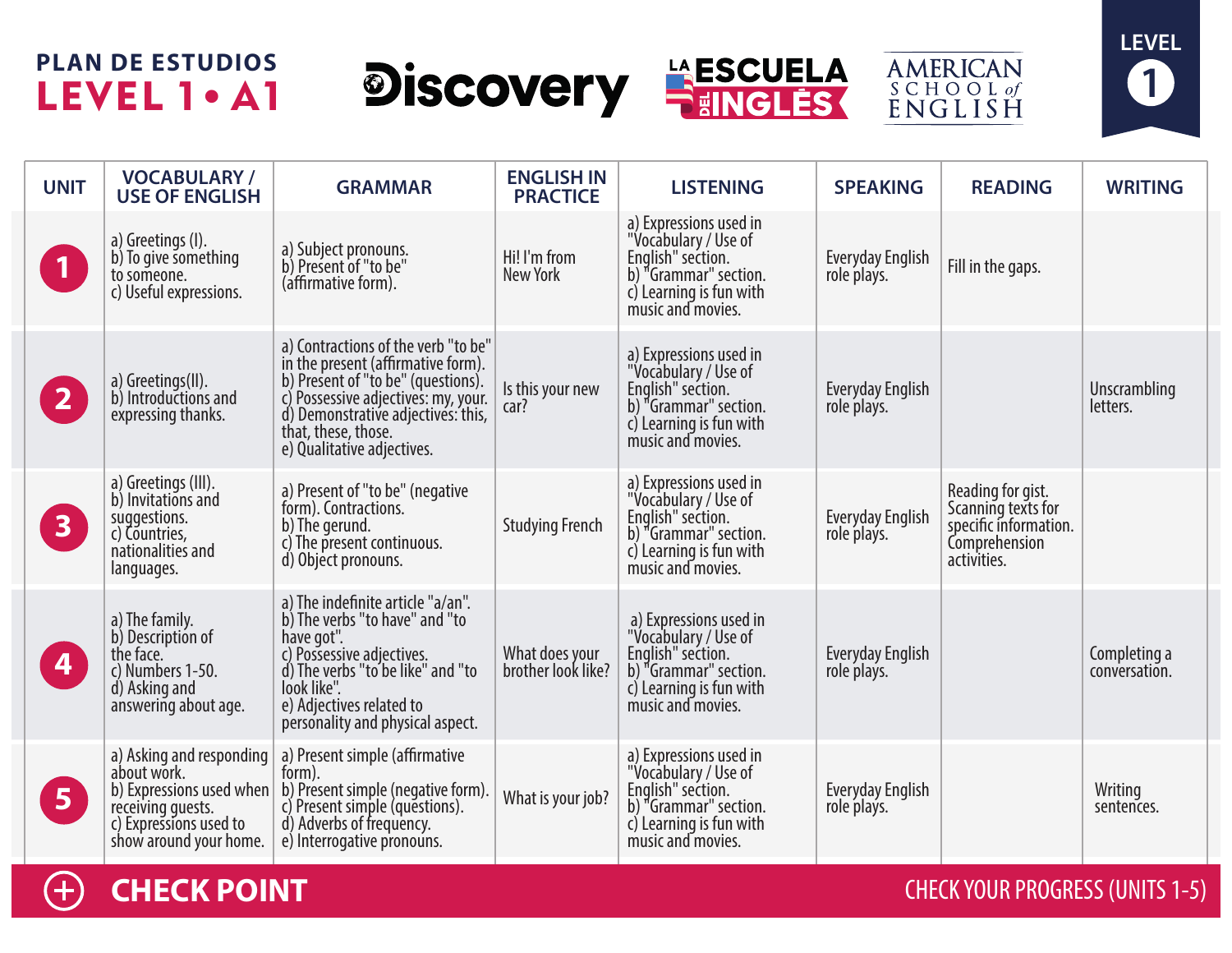# **PLAN DE ESTUDIOS** LEVEL 1 . A1









| <b>UNIT</b>             | <b>VOCABULARY/</b><br><b>USE OF ENGLISH</b>                                                                                      | <b>GRAMMAR</b>                                                                                                                    | <b>ENGLISH IN</b><br><b>PRACTICE</b> | <b>LISTENING</b>                                                                                                                                           | <b>SPEAKING</b>                        | <b>READING</b>                                                                                   | <b>WRITING</b>        |
|-------------------------|----------------------------------------------------------------------------------------------------------------------------------|-----------------------------------------------------------------------------------------------------------------------------------|--------------------------------------|------------------------------------------------------------------------------------------------------------------------------------------------------------|----------------------------------------|--------------------------------------------------------------------------------------------------|-----------------------|
| 6 <sup>1</sup>          | a) Parts of the day.<br>b) Asking the frequency<br>of actions.<br>c) Physical activities and<br>sports.                          | a) Third person in singular<br>(present simple).<br>b) Expressing pleasure and<br>displeasure.<br>c) "Also", "too" and "as well". | I like to play<br>sports             | a) Expressions used in<br>"Vocabulary / Use of<br>English" section.<br>b) "Grammar" section.<br>$\overline{c}$ ) Learning is fun with<br>music and movies. | <b>Everyday English</b><br>role plays. | Reading for gist.<br>Scanning texts for<br>specific information.<br>Comprehension<br>activities. |                       |
| $\overline{\mathbf{z}}$ | a) Information related to<br>work.<br>b)Hobbies and<br>pastimes.<br>c) Useful expressions.                                       | a) Short answers.<br>b) Questions with interrogative<br>pronouns.                                                                 | Do you teach<br>languages?           | a) Expressions used in<br>"Vocabulary / Use of<br>English" section.<br>b) "Grammar" section.<br>c) Learning is fun with<br>music and movies.               | Everyday English<br>role plays.        | Reading for gist.<br>Scanning texts for<br>specific information.<br>Comprehension<br>activities. |                       |
| 8                       | a) Asking meanings.<br>b) Expressing skills.<br>c) Vocabulary: jobs.                                                             | a) Expressing ability.<br>b) Expressing obligation.<br>c) Adjectives related to work.                                             | Can you repeat<br>that?              | a) Expressions used in<br>"Vocabulary / Use of<br>English" section.<br>b) "Grammar" section.<br>$\overline{c}$ ) Learning is fun with<br>music and movies. | Everyday English<br>role plays.        |                                                                                                  | Writing a<br>message. |
| 9                       | a) The alphabet.<br>Spelling.<br>b) Telephone language.<br>c) Telephone numbers.<br>d) Days of the week.<br>e) Formal treatment. | a) Making requests.<br>b) Making formal requests.<br>c) The verbs "to take" and "to<br>leave".                                    | My name starts<br>with "H".          | a) Expressions used in<br>"Vocabulary / Use of<br>English" section.<br>b) "Grammar" section.<br>c) Learning is fun with<br>music and movies.               | Everyday English<br>role plays.        |                                                                                                  | Making questions.     |
| (10)                    | a) Asking and responding<br>about the time.<br>b) More ways to<br>communicate the time.<br>c) Months of the year.                | a) The definite article (the).<br>b) Absence of the article.<br>c) Prepositions of time (in, on,<br>at).                          | What time is it?                     | a) Expressions used in<br>"Vocabulary / Use of<br>English" section.<br>b) "Grammar" section.<br>c) Learning is fun with<br>music and movies.               | <b>Everyday English</b><br>role plays. | Reading for gist.<br>Scanning texts for<br>specific information.<br>Comprehension<br>activities. |                       |

 $\bigoplus$ 

**CHECK POINT** CHECK YOUR PROGRESS (UNITS 6-10)